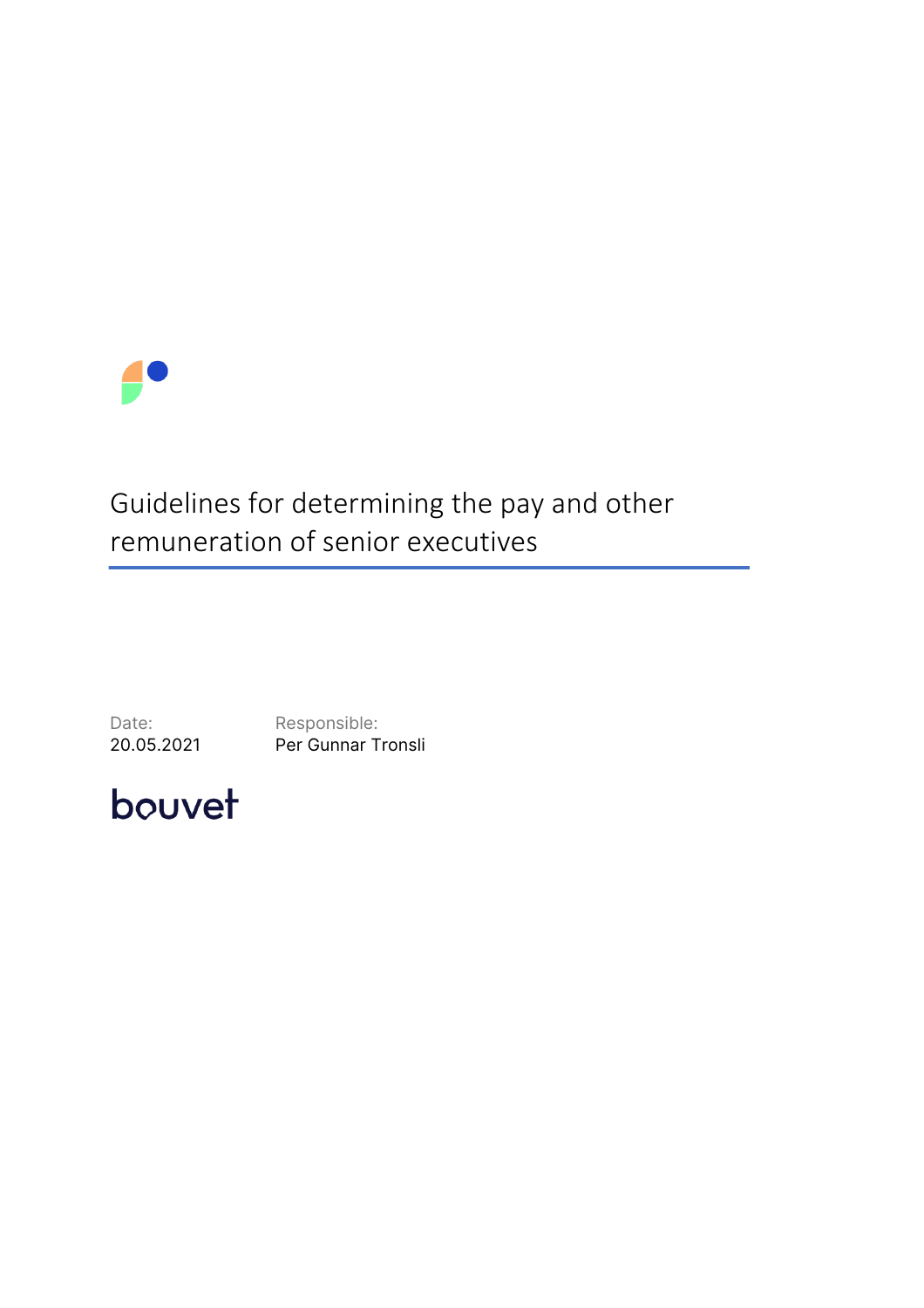# Guidelines for determining the pay and other remuneration of senior executives

Adopted by the annual general meeting of Bouvet ASA on 20 May 2021.

## 1. About the guidelines

Ultimate responsibility for the guidelines rests with the board.

In special circumstances, the board can temporarily deviate from the guidelines. Proposals for deviating from the guidelines must be considered by the board's compensation committee before consideration by the board.

The guidelines will be considered by the group's general meeting at least once every four years. In addition, any significant changes to the guidelines must be considered by the general meeting.

Payments for the year to senior executives and directors are accounted for in a separate note to the annual financial statements.

#### 2. Procedure for determining the remuneration of senior executives

Ultimate responsibility for determining pay and other remuneration of the chief executive and other members of the corporate executive management rests with the board.

The board has established a compensation committee. This committee comprises two shareholder-elected directors of the Bouvet Norge AS subsidiary. It is intended to function as a preparatory body for the board in matters relating to the assessment and determination of pay and other remuneration for the chief executive, and to serve as an adviser to the chief executive in determining the terms and conditions for other members of the corporate executive management.

Bouvet ASA has a nomination committee elected by the general meeting. This committee makes recommendations on remuneration for the members of the board of directors. Decisions on the remuneration of directors are taken by the general meeting.

#### 3. Main principles for pay and other remuneration of the chief executive and other members of the corporate executive management

The basic principle for Bouvet's determination of pay and other remuneration for the chief executive and other members of the corporate executive management is that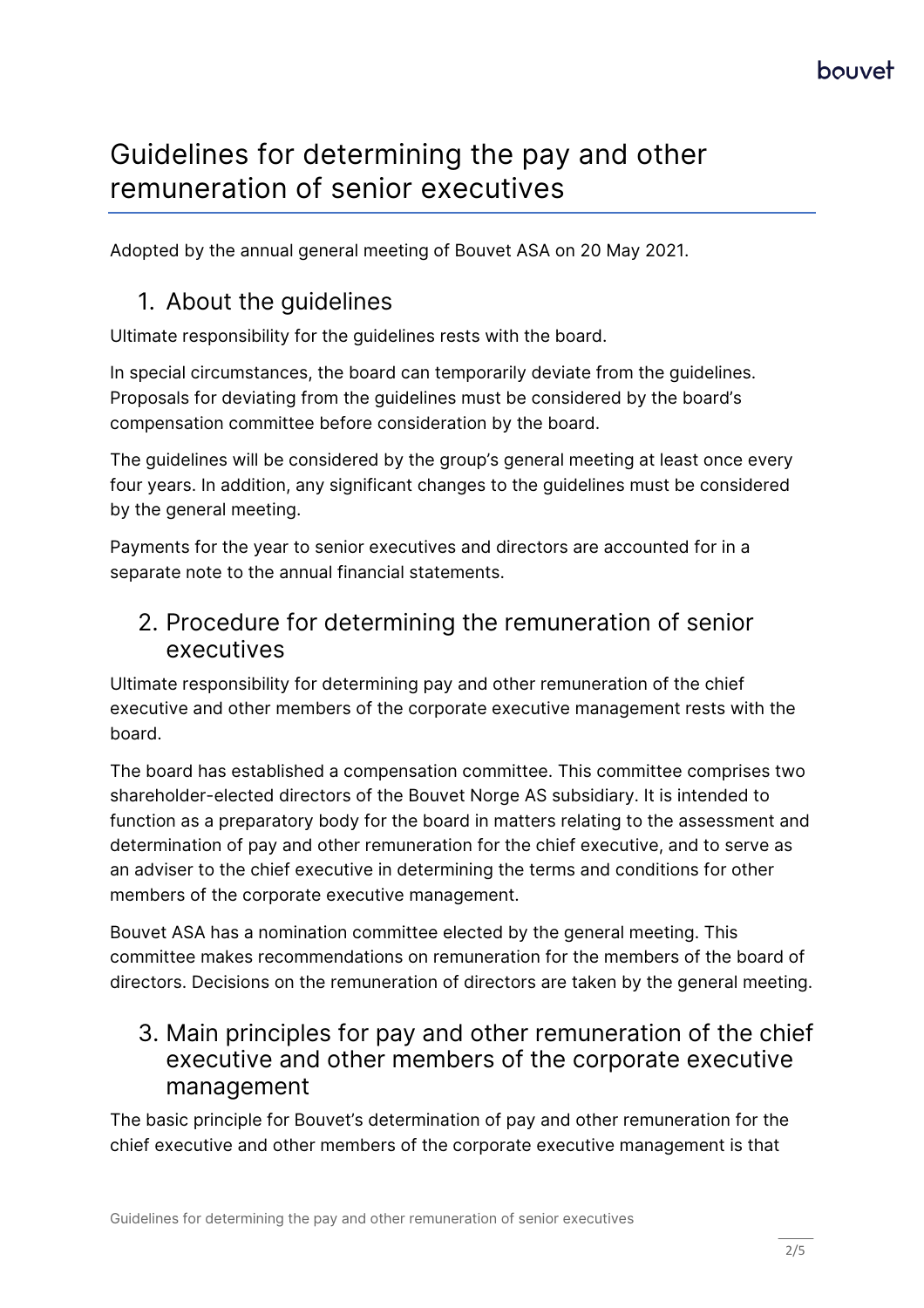## houvet

these persons will be offered terms which are competitive with those they are offered by the companies it is natural to compare Bouvet within the business it conducts.

Pay and other remuneration will be determined on the basis of an overall objective that Bouvet will realise its commercial strategy, protect its long-term interests, and maintain and develop its financial viability. To achieve these goals, Bouvet is dependent on recruiting and retaining the right employees. Bouvet's principles for pay and other remuneration to senior executives will contribute to this.

The main principles for pay and other remuneration are as follows.

- The pay of chief executive and other members of the corporate executive management is provided as fixed basic pay and a variable component in the form of profit sharing.
- The total of basic pay, profit sharing, benefits in kind and the definedcontribution pension scheme represent the total remuneration received by the employee for their efforts.
- The scope of the variable component of the remuneration depends on the extent to which specified financial goals are reached.
- The total remuneration offered will be competitive with comparable positions and the market.

Bouvet assumes that the level of fixed pay will be moderate, with few benefits in kind, but that it will be possible to achieve a share of the profit which ensures the total remuneration is competitive.

## 4. Determination of remuneration for the chief executive

The board, in consultation with the compensation committee, determines remuneration for the chief executive. The chief executive otherwise has the same employment terms and period of notice as the rest of the employees. No agreements have been entered into on termination benefits or severance pay. The chief executive is entitled to three months notice. No special termination conditions apply for the chief executive.

#### 5. Determination of remuneration for other members of the corporate executive committee

The board establishes the guidelines for remuneration of other members of the corporate executive management, in collaboration with the chief executive. No agreements have been entered into on termination benefits or severance pay. The other members of the corporate executive management are entitled to three months notice, and no special termination conditions apply.

# 6. Profit sharing

Bouvet has a model for profit sharing which takes two forms.

Guidelines for determining the pay and other remuneration of senior executives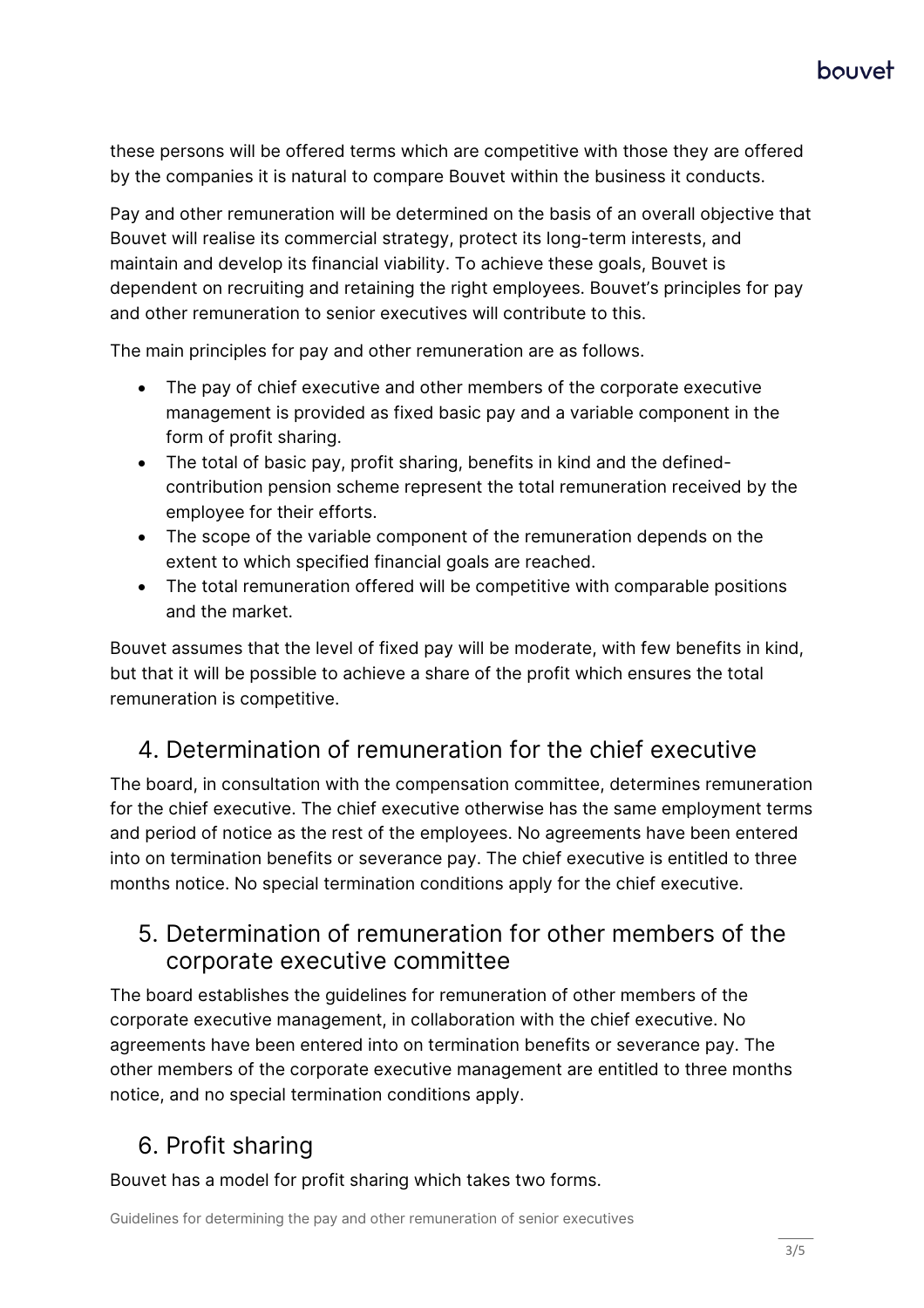- Profit sharing at regional level for unit managers, sales personnel and consultants.
- Profit sharing at group level for employees in common administrative and staff functions.

Profit-related remuneration is limited to a maximum of 50 per cent of fixed annual pay.

# 7. Purchase of the company's shares

The annual general meeting has mandated the board every year to make a private placement of shares aimed at the group's employees in order to implement the group's share programme for employees. Shares can be sold to employees, subject to the board's approval, at a discount of 20 per cent on the prevailing stock exchange price.

The share programme covers all employees who are not on notice to quit and who have started their job at the latest on the first day of the month when the offer is made. The programme comprises an annual offer whereby each employee can subscribe to shares under the scheme once per calendar year. It is approved for one year at a time. The programme provides the employee with the opportunity to subscribe for shares with a market value of NOK 7 500-15 000 per annum at a 20 per cent discount. Bouvet will provide an equivalent number of shares free of charge if the employee retains the purchased shares for three years and is still employed by it.

In addition, the group has a share programme covering all managers and sales personnel. This comprises an annual offer whereby each manager can subscribe to shares under the scheme once per calendar year. The programme is approved for one year at a time. It gives each manager the opportunity to subscribe for shares worth up to NOK 22 500 per annum at their market price without any subsidy from Bouvet. The group will provide an equivalent number of shares free of charge if the employee retains the purchased shares for three years and is still employed by it.

## 8. Pension

The chief executive and other members of the corporate executive management, like the rest of the employees, are covered by a defined-contribution pension plan with an upper limit of 12 times the National Insurance base rate (G). No agreements have been entered into on supplementary pension for the chief executive and other members of the corporate executive management.

# 9. Benefits in kind

The chief executive and other members of the corporate executive management receive benefits in kind on the same terms as the rest of the employees. The chief executive and other members of the corporate executive management receive no other benefits in kind.